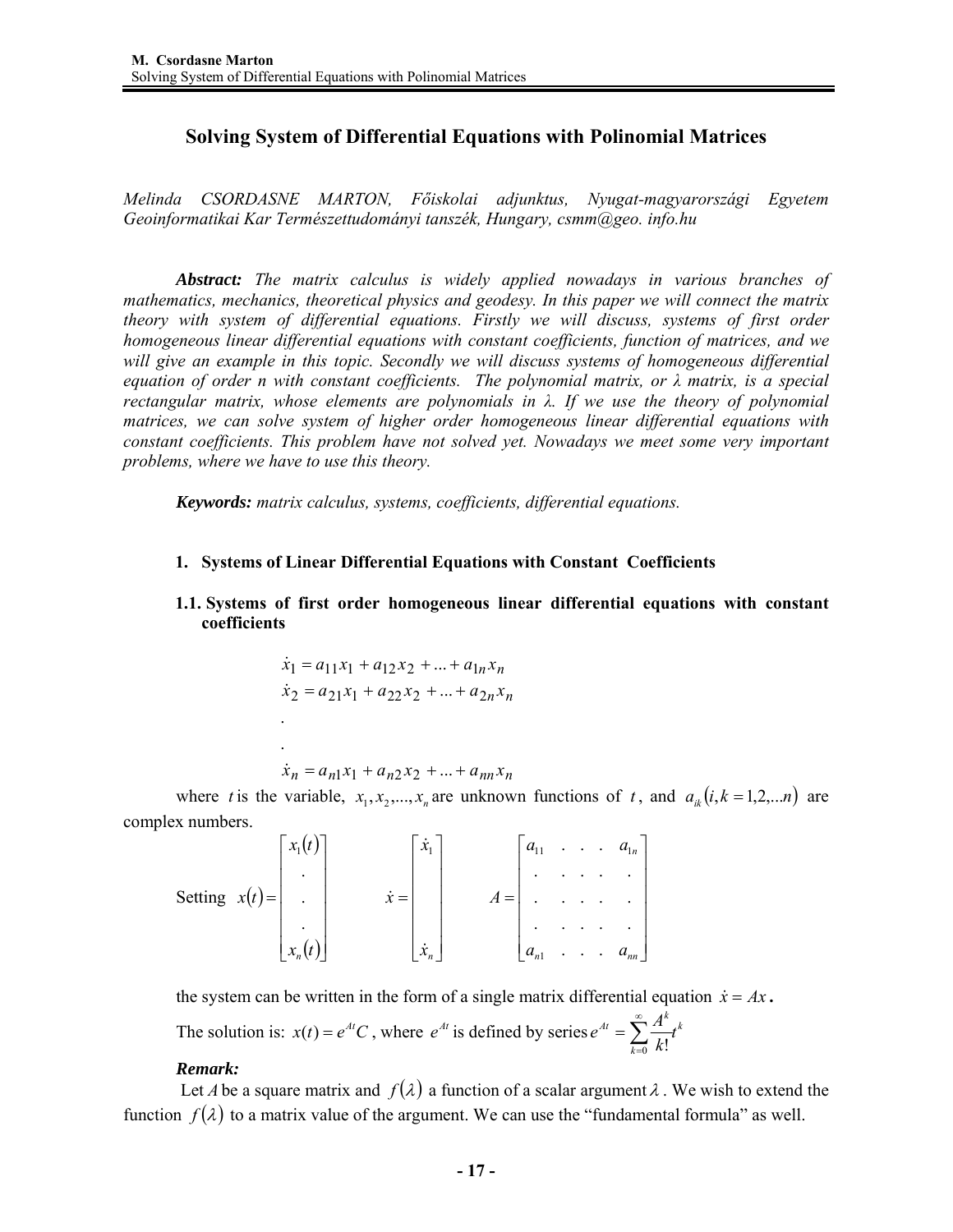*Example\**

$$
\dot{x}_1 = 3x_1 - x_2 + x_3
$$
\n
$$
\dot{x}_2 = 2x_1 + x_3
$$
\n
$$
\dot{x}_3 = x_1 - x_2 + 2x_3
$$
\nThe coefficient matrix is

\n
$$
A = \begin{bmatrix} 3 & -1 & 1 \\ 2 & 0 & 1 \\ 1 & -1 & 2 \end{bmatrix}
$$

The characteristic polynomial is:  $k(\lambda) = (\lambda - 1)(\lambda - 2)^2$ 

The fundamental formula is  $f(A) = f(1)X + f(2)Y + f'(2)Z$ , where, *X*, *Y*, *Z*, are unknown matrices.

For  $f(\lambda)$  we choose in succession  $1, \lambda - 2, (\lambda - 2)^2$ . We obtain:  $(A - 2E)^2 = X$  $A - 2E = -X + Z$  $E = X + Y$ 

Hence we determine *X*,*Y*,*Z* and substitute in the fundamental formula:

$$
f(A) = f(1) \begin{bmatrix} 0 & 0 & 0 \\ -1 & 1 & 0 \\ -1 & 1 & 0 \end{bmatrix} + f(2) \begin{bmatrix} 1 & 0 & 0 \\ 1 & 0 & 0 \\ 1 & -1 & 1 \end{bmatrix} + f'(2) \begin{bmatrix} 1 & -1 & 1 \\ 1 & -1 & 1 \\ 0 & 0 & 0 \end{bmatrix}
$$

If we now replace  $f(\lambda)$  by  $e^{\lambda t}$  we obtain:

$$
e^{At} = e^{t} \begin{bmatrix} 0 & 0 & 0 \\ -1 & 1 & 0 \\ -1 & 1 & 0 \end{bmatrix} + e^{2t} \begin{bmatrix} 1 & 0 & 0 \\ 1 & 0 & 0 \\ 1 & -1 & 1 \end{bmatrix} + te^{2t} \begin{bmatrix} 1 & -1 & 1 \\ 1 & -1 & 1 \\ 0 & 0 & 0 \end{bmatrix} = \begin{bmatrix} (1+t)e^{2t} & -te^{2t} & te^{2t} \\ -e^{t} + (1+t)e^{2t} & e^{t} - te^{2t} & te^{2t} \\ -e^{t} + e^{2t} & e^{t} - e^{2t} & e^{2t} \end{bmatrix}
$$

Thus

$$
x_1 = C_1(1+t)e^{2t} - C_2te^{2t} + C_3te^{2t}
$$
  
\n
$$
x_2 = C_1[-e^t + (1+t)e^{2t}] + C_2(e^t - te^{2t}) + C_3te^{2t}
$$
  
\n
$$
x_3 = C_1(-e^t + e^{2t}) + C_2(e^t - e^{2t}) + C_3e^{2t}
$$

where  $C_1, C_2, C_3$  are constant.

\*See Gantmacher: The Theory of Matrices Chapter V. Function of matrices §5.

#### **1.2. Systems of homogeneous differential equation of order n with constant coefficients**

$$
a_n x^{(n)} + a_{n-1} x^{(n-1)} + \dots + a_1 x^{(1)} + a_0 x = 0
$$

where *t* is the variable, *x* is an unknown function of *t* and  $a_1, \ldots, a_n$  are complex numbers. These systems have already been solved by Euler.

#### **1.3. Systems of higher order homogeneous linear differential equations with constant coefficients**

The polynomial matrix, or  $\lambda$  matrix is a special type of matrices which can be used to solve systems.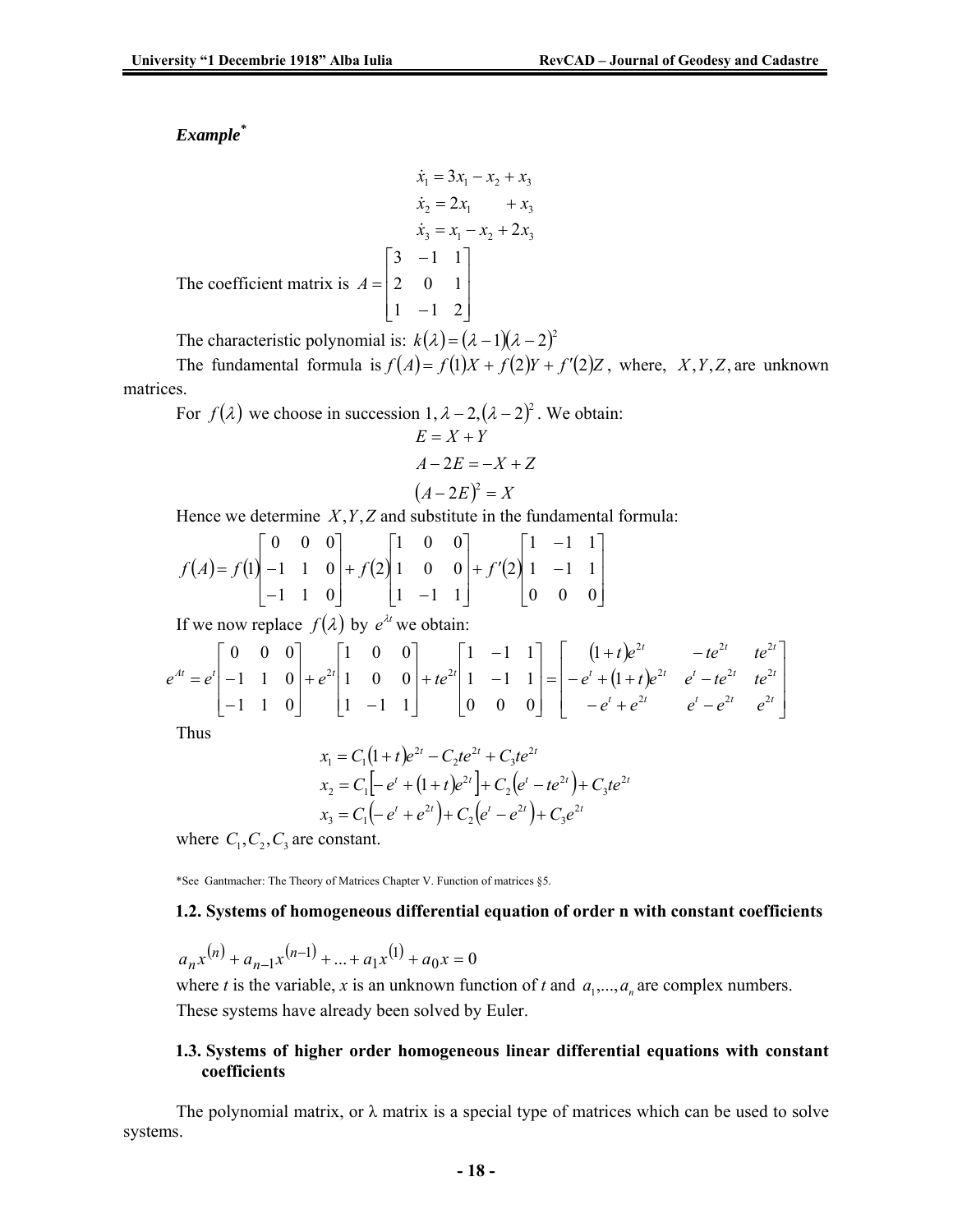## *Definition1:*

**The polynomial matrix, or**  $\lambda$  **matrix** is a matrix  $A(\lambda)$  whose elements are polynomials of  $\lambda$ ,  $A(\lambda) = [a_{ik}(\lambda)] = [a_{ik}^{(0)}\lambda^l + a_{ik}^{(1)}\lambda^{l-1} + ... + a_{ik}^{(l)}]$  (*i* = 1,2,...,*m*; *k* = 1,2,...,*n*), where *l* denotes the degree of polynomial  $a_{ik}(\lambda)$ .

Setting  $A_j = [a_{ik}^j]$   $(i = 1,2,...,m; k = 1,2,...,n; j = 0,1,...,l)$  we may represent the polynomial matrix  $A(\lambda)$  in the form of a polynomial of  $\lambda$  with matrix coefficients:

$$
A(\lambda) = A_0 \lambda^l + A_1 \lambda^{l-1} + \dots + A_{l-1} \lambda + A_l
$$

We want to solve the system:

 $a_{11}(D)x_1 + a_{12}(D)x_2 + ... + a_{1n}(D)x_n = 0$  $a_{21}(D)x_1 + a_{22}(D)x_2 + ... + a_{2n}(D)x_n = 0$  $a_{m1}(D)x_1 + a_{m2}(D)x_2 + ... + a_{mn}(D)x_n = 0$ ..................................................................

where  $x_1, x_2, \ldots, x_n$  are unknown functions of the variable *t*,

 $a_{ik}(D) = a_{ik}^{(0)}D^{(l)} + a_{ik}^{(1)}D^{(l-1)} + ... + a_{ik}^{(l)}$   $(i = 1, 2, ..., m; k = 1, 2, ..., n)$  is a polynomial of D with constant coefficients and *dt*  $D = \frac{d}{dx}$  is the differential operator.

Setting  $A(D) = [a_{ik}(D)]$  which is a polynomial matrix, the system has the form  $A(D)x = 0$ .

If the matrix  $A(D)$  is replaced by a canonical diagonal matrix in the system of differential equations, a reduced system of equations is obtained.

## **2. Elementary transformation of a Polynomial Matrix**

This chapter includes basic knowledge of elementary transformations of polynomial matrices, equivalence of polynomial matrices and canonical diagonal form of matrices.

We introduce the following **elementary operations** on a polynomial matrix  $A(\lambda)$ :

## **2.1. Multiplication of any row by a non zero number**

Multiplication of the i-th row by  $c \neq 0$  is equivalent to the multiplication of the polynomial matrix on the left by the following square matrix *S*′ of order m.

$$
S' = \begin{bmatrix} 1 & 0 & 0 \\ 0 & 1 & 0 & 0 \\ 0 & 0 & 0 & 0 \\ 0 & 0 & 0 & 0 & 0 \\ 0 & 0 & 0 & 0 & 0 \\ 0 & 0 & 0 & 0 & 0 & 0 \\ 0 & 0 & 0 & 0 & 0 & 0 \\ 0 & 0 & 0 & 0 & 0 & 0 \\ 0 & 0 & 0 & 0 & 0 & 0 \\ 0 & 0 & 0 & 0 & 0 & 0 \\ 0 & 0 & 0 & 0 & 0 & 0 \\ 0 & 0 & 0 & 0 & 0 & 0 \\ 0 & 0 & 0 & 0 & 0 & 0 \\ 0 & 0 & 0 & 0 & 0 & 0 \\ 0 & 0 & 0 & 0 & 0 & 0 \\ 0 & 0 & 0 & 0 & 0 & 0 \\ 0 & 0 & 0 & 0 & 0 & 0 \\ 0 & 0 & 0 & 0 & 0 & 0 \\ 0 & 0 & 0 & 0 & 0 & 0 \\ 0 & 0 & 0 & 0 & 0 & 0 \\ 0 & 0 & 0 & 0 & 0 & 0 \\ 0 & 0 & 0 & 0 & 0 & 0 \\ 0 & 0 & 0 & 0 & 0 & 0 \\ 0 & 0 & 0 & 0 & 0 & 0 \\ 0 & 0 & 0 & 0 & 0 & 0 \\ 0 & 0 & 0 & 0 & 0 & 0 \\ 0 & 0 & 0 & 0 & 0 & 0 \\ 0 & 0 & 0 & 0 & 0 & 0 \\ 0 & 0 &
$$

## **2.2. Addition of any row multiplied by an arbitrary polynomial of A to an other row**

For the addition of the j-th row multiplied by  $b(\lambda)$  to the i-th row the matrix is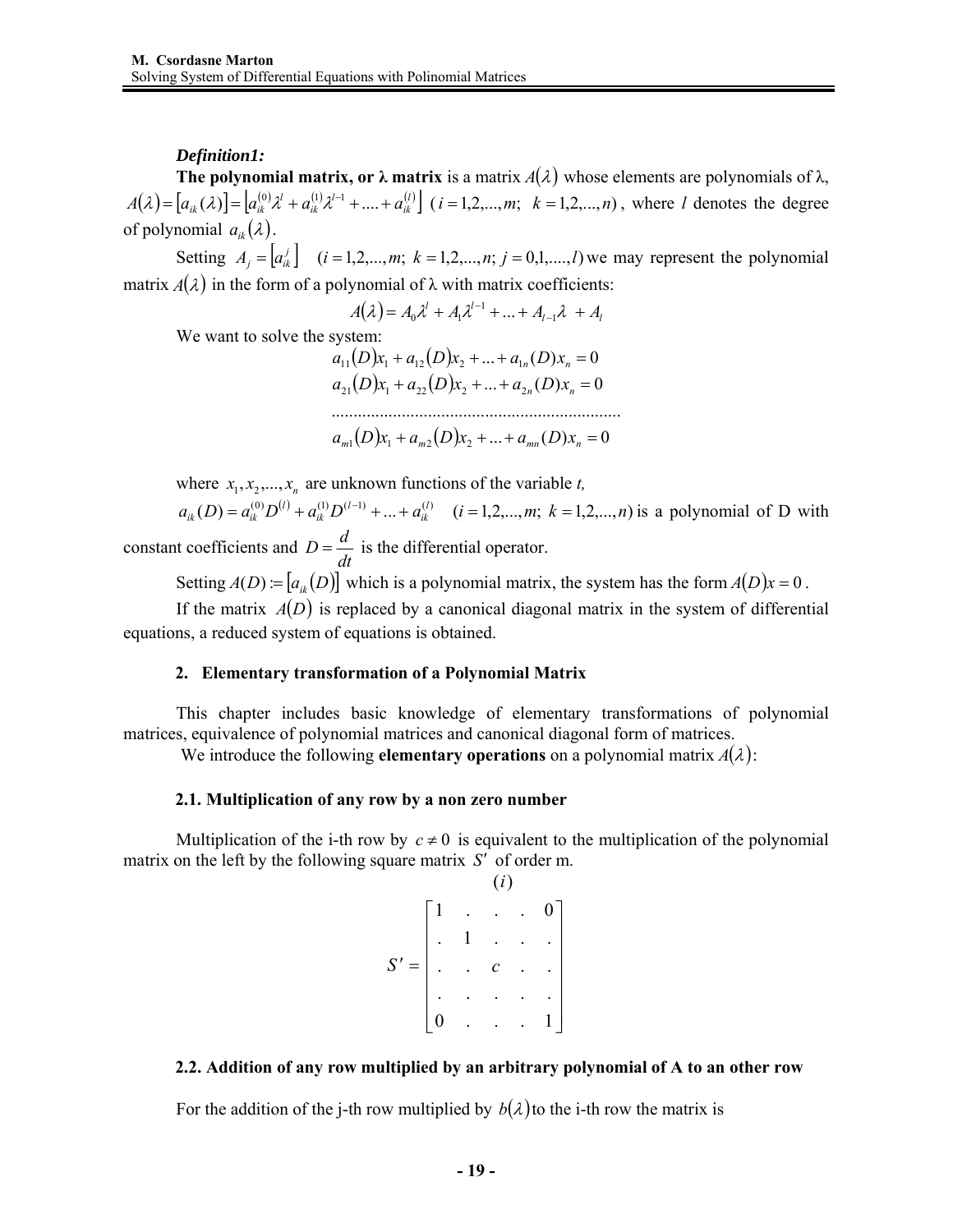$$
S'' = \begin{bmatrix} 1 & \cdots & \cdots & 0 \\ \vdots & \ddots & 1 & \cdots & b(\lambda) \\ \vdots & \vdots & \ddots & \vdots \\ 0 & \cdots & \cdots & 1 \end{bmatrix}
$$

#### **2.3. Interchange of any two rows**

$$
S''' = \begin{bmatrix} 1 & \cdots & \cdots & 0 \\ \vdots & \ddots & \vdots & \ddots & \vdots \\ \vdots & \ddots & \vdots & \ddots & \vdots \\ \vdots & \ddots & 1 & 0 & \vdots \\ 0 & \cdots & \cdots & \cdots & 1 \end{bmatrix}
$$

Applying the operations 1, 2, or 3 the matrix  $A(\lambda)$  is transformed to  $S'A(\lambda)$ ,  $S''A(\lambda)$ , and  $S'''A(\lambda)$ , respectively. These operations are called **elementary left operation.** In a similar way we define the **elementary right operations** on a polynomial matrix (these

are performed not on the rows, but on the columns). The corresponding matrices (of order *n*) are:

| $\begin{bmatrix} 1 & \ldots & \ldots & 0 \end{bmatrix}$          |  |  |                                                                                 |  |  |                                                                  |  |  | $\therefore$ $\{1, 0\}.$ $\therefore$ 0                                                     |  |  |
|------------------------------------------------------------------|--|--|---------------------------------------------------------------------------------|--|--|------------------------------------------------------------------|--|--|---------------------------------------------------------------------------------------------|--|--|
|                                                                  |  |  |                                                                                 |  |  |                                                                  |  |  | $1 \quad . \quad . \quad . \quad . \quad 0 \quad  (i)1. \quad . \quad . \quad . \quad  (i)$ |  |  |
|                                                                  |  |  |                                                                                 |  |  |                                                                  |  |  |                                                                                             |  |  |
|                                                                  |  |  | $\mathbb{E}\left[\left\{x_{1},\ldots,x_{n}\right\},\left\{x_{n}\right\}\right]$ |  |  | . $b(\lambda)$   . 1. $ (j)0$ $ (j)$                             |  |  |                                                                                             |  |  |
| $\begin{bmatrix} 0 & \ldots & \ldots & \ldots & 1 \end{bmatrix}$ |  |  |                                                                                 |  |  | $\begin{bmatrix} 0 & \ldots & \ldots & 0 & 1 \end{bmatrix}$ ,  1 |  |  |                                                                                             |  |  |

#### *Remarks*

In the matrices *S'*, *S''*, *S'''*, *T''*, *T''*, *T''* all the elements not shown are 1 in the main diagonal and 0 elsewhere.

The determinant of every elementary matrix does not depend on  $\lambda$ , and is different from zero. Therefore each elementary left or right operation has an inverse operation which is also an elementary left or right operation.

#### *Definition 2:*

Two polynomial matrices  $A(\lambda)$  and  $B(\lambda)$  are called left equivalent, right equivalent, or equivalent if one of them can be obtained from the other by applying elementary left, elementary right, or elementary left and right operations.

Let  $B(\lambda)$  be obtained from  $A(\lambda)$  applying the left elementary operations corresponding to  $S_1, S_2, \ldots, S_p$ . Then  $B(\lambda) = S_p S_{p-1} \ldots S_1 A(\lambda)$ . Denoting the product  $S_p S_{p-1} \ldots S_1$  by  $P(\lambda)$  we have  $B(\lambda) = P(\lambda)A(\lambda)$ , where  $P(\lambda)$ , like each of the matrices  $S_1, S_2,...S_p$  has a constant non zero (independent of  $\lambda$ ) determinant.

Similarly,  $B(\lambda) = A(\lambda)Q(\lambda)$ , and in the case of (two sided) equivalence the equation  $B(\lambda) = P(\lambda)A(\lambda)Q(\lambda)$  is valid. Here again  $P(\lambda)$  and  $Q(\lambda)$  are matrices with constant non-zero determinant independent of  $\lambda$ .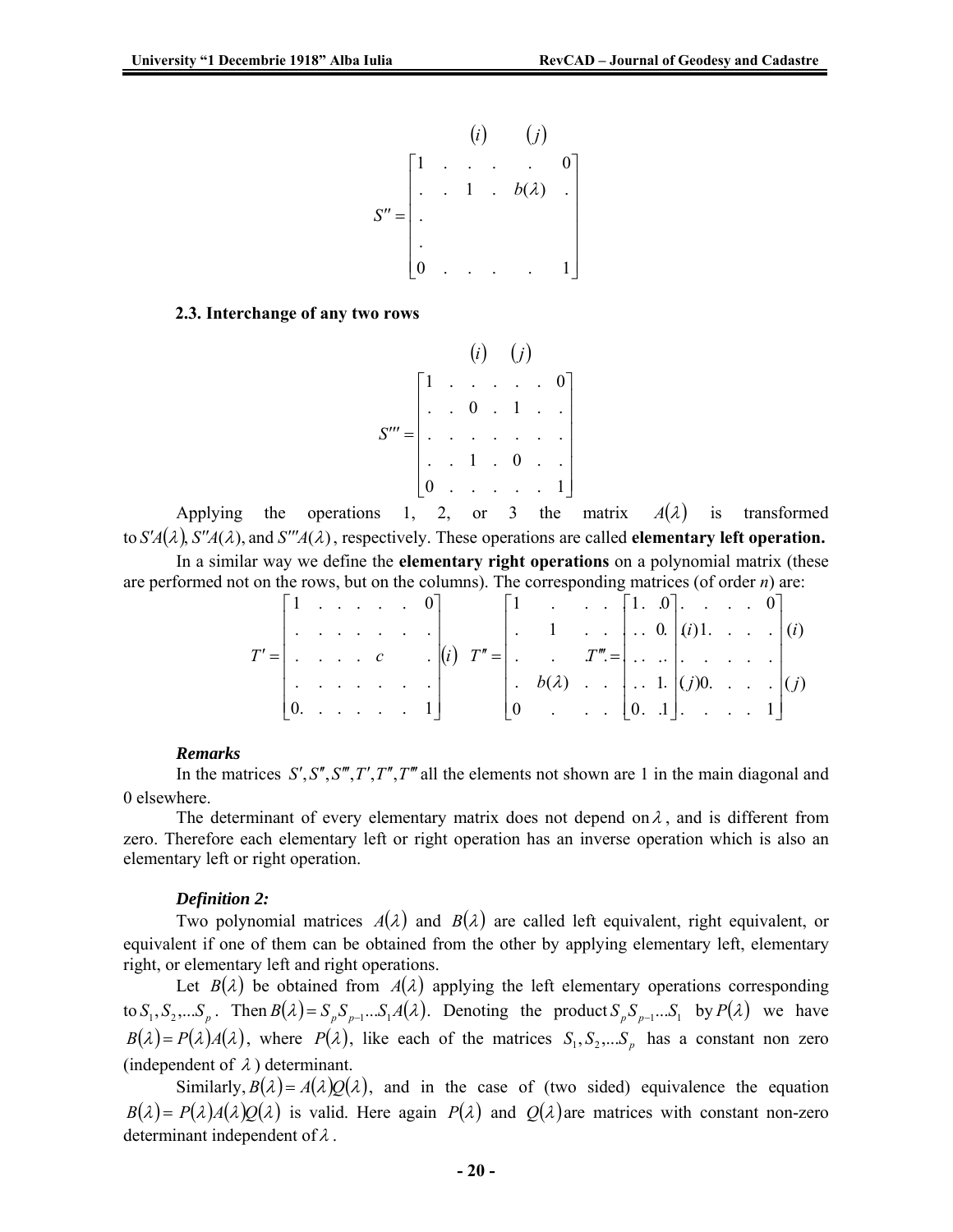# *Definition 3:*

A polynomial matrix is called a **canonical diagonal matrix** if it has the form

| $[a_1(\lambda) 0]$ |                |                                |                | $\begin{bmatrix} 0 \end{bmatrix}$     |
|--------------------|----------------|--------------------------------|----------------|---------------------------------------|
| $\mathbf{0}$       | $a_2(\lambda)$ | $\mathbf{0}$                   |                | $\begin{bmatrix} 0 & 0 \end{bmatrix}$ |
|                    |                |                                |                |                                       |
| 0                  | 0              | $a_s(\lambda) \quad 0 \quad 0$ |                |                                       |
|                    |                |                                |                |                                       |
|                    |                | $\mathcal{L}^{\text{max}}$ .   | $\overline{0}$ | $0 \quad 0$                           |

where

a) the polynomials  $a_1(\lambda), a_2(\lambda), \ldots, a_n(\lambda)$  are not identically zero,

b) each of the polynomials  $a_2(\lambda)$ ,...,  $a_3(\lambda)$  is divisible by the preceding,

c) the main coefficients of all the polynomials  $a_1(\lambda), a_2(\lambda), \ldots, a_k(\lambda)$  are equal to one.

We can prove that an arbitrary rectangular polynomial matrix  $A(\lambda)$  is equivalent to a canonical diagonal matrix.

The equivalence is shown by constructing a sequence of elementary operations that give  $P(\lambda)$  and  $Q(\lambda)$ . This algorithm is similar to Gauss's elimination method, and is used by well known programs (e.g. MATLAB).

## **3. Solving the systems of higher order homogeneous linear differential equations with constant coefficients with polynomial matrices**

Let us consider the differential equation  $A(D)x = 0$  again.

Let  $P(D)$  and  $Q(D)$  be matrices with constants non-zero determinants independent of D, such that they transform  $A(D)$  into its canonical diagonal form  $B(D) = P(D)A(D)O(D)$ 

Multiplying the differential equation by  $P(D)$  from left, then we obtain  $P(D)A(D)x = 0$ 

On the other hand  $O(D)O^{-1}(D) = I$  where *I* is unit matrix, hence  $P(D)A(D)Q(D)Q^{-1}(D)x = 0$ .

For  $y := Q^{-1}(D)x$  and  $B(D) = P(D)A(D)Q(D)$  we obtain  $B(D)y = 0$ , where  $B(D)$  is a canonical diagonal matrix.

In this way we have transformed the original system to a system of higher order homogeneous differential equations with constant coefficients (type 2 of paragraph 1), which can be solved.

Finally  $x = Q(D)y$ .

#### **4. Biblyography**

*3. Fadeev and Sominskii, Problems in higher algebra;* 

*4. Fadeev, Computational methods of linear algebra;* 

- *5. F.R. Gantmacher, The theory of matrices (Chapter V);*
- *6. I.M. Gelfand, Lineáris algebra előadások;*

*7. Horvát Zoltán, Bevezetés a differenciálegyenletek megoldásába;* 

*8. H. Hotelling, Some new methods in matrix calculations;* 

*9. F. J. Flanigan and J.L. Kazdan, Cakculus two. Linear and Nonlinear Functions;* 

*10. Freud Róbert, Lineáris algebra;*